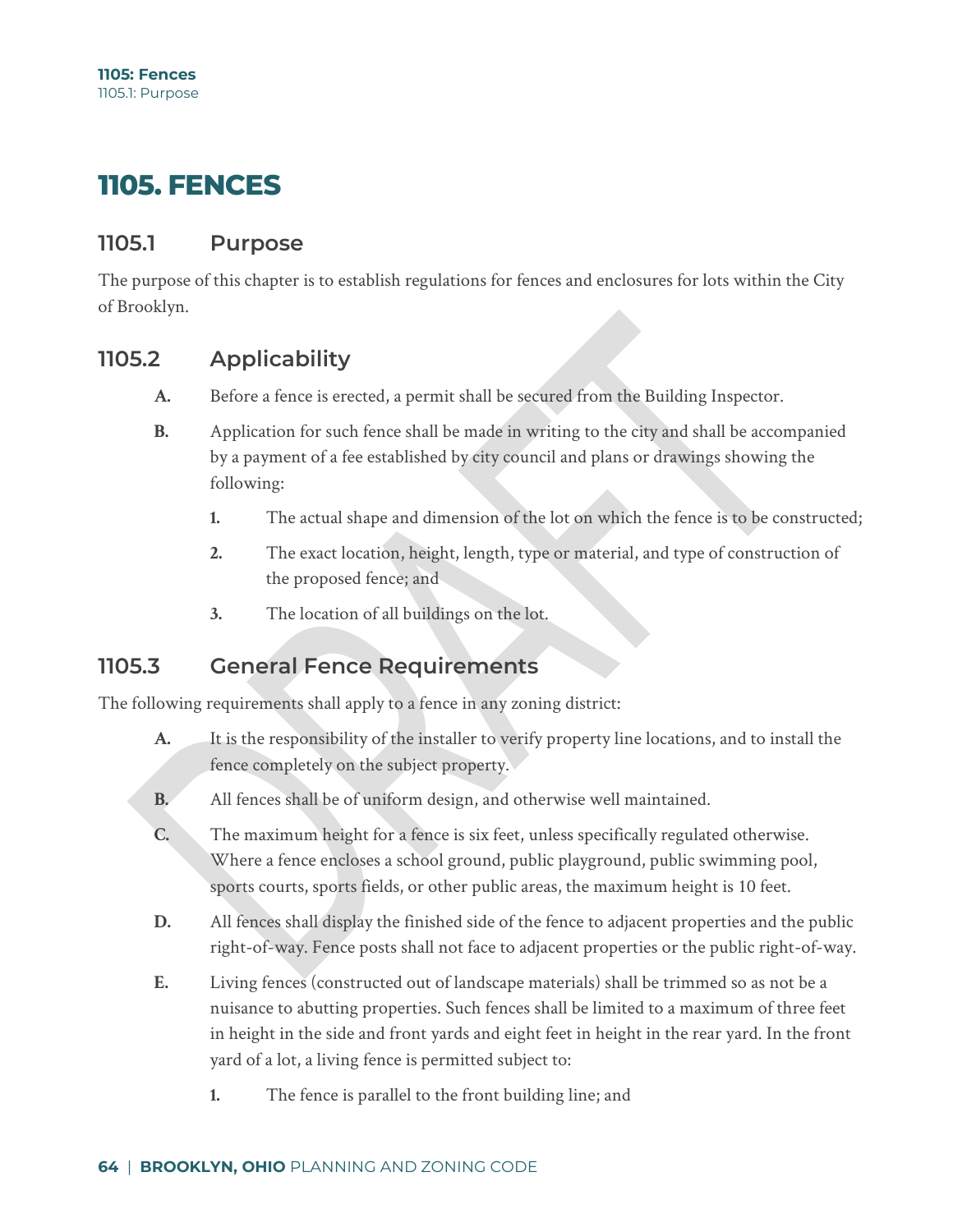- **2.** Is not more than eight feet from the front of the building; and
- **3.** Is a maximum height of three feet.
- **F.** Electronically charged fences, barbed wire fences, and razor wire are not permitted in the city.
- **G.** No fence shall be permitted beyond the rear corners of the principal structure on any lot, unless specifically permitted herein.

## **1105.4 Residential Fence Requirements**

In addition to the general requirements in section XXX (general requirements), a fence that is to be located in a residential zoning district is subject to the following:

- **A.** In the front yard of a lot, a fence or wall is permitted subject to:
	- **1.** The fence is parallel to the front building line; and
	- **2.** Is not more than eight feet from the front of the building; and
	- **3.** Is a maximum height of three feet.
- **B.** A fence or wall may be installed up to, but not on the lot line.
- **C.** For corner lots and through lots, a fence may be located behind the rear corners of the principal structure and is permitted 18 inches from the right-of-way or the back of sidewalk along the secondary frontage, whichever is more restrictive, and no fence shall be installed to create an obstruction of the right-of-way.



*Graphic XX: Fence Location on Corner Lots and Through Lots for Residential Uses*